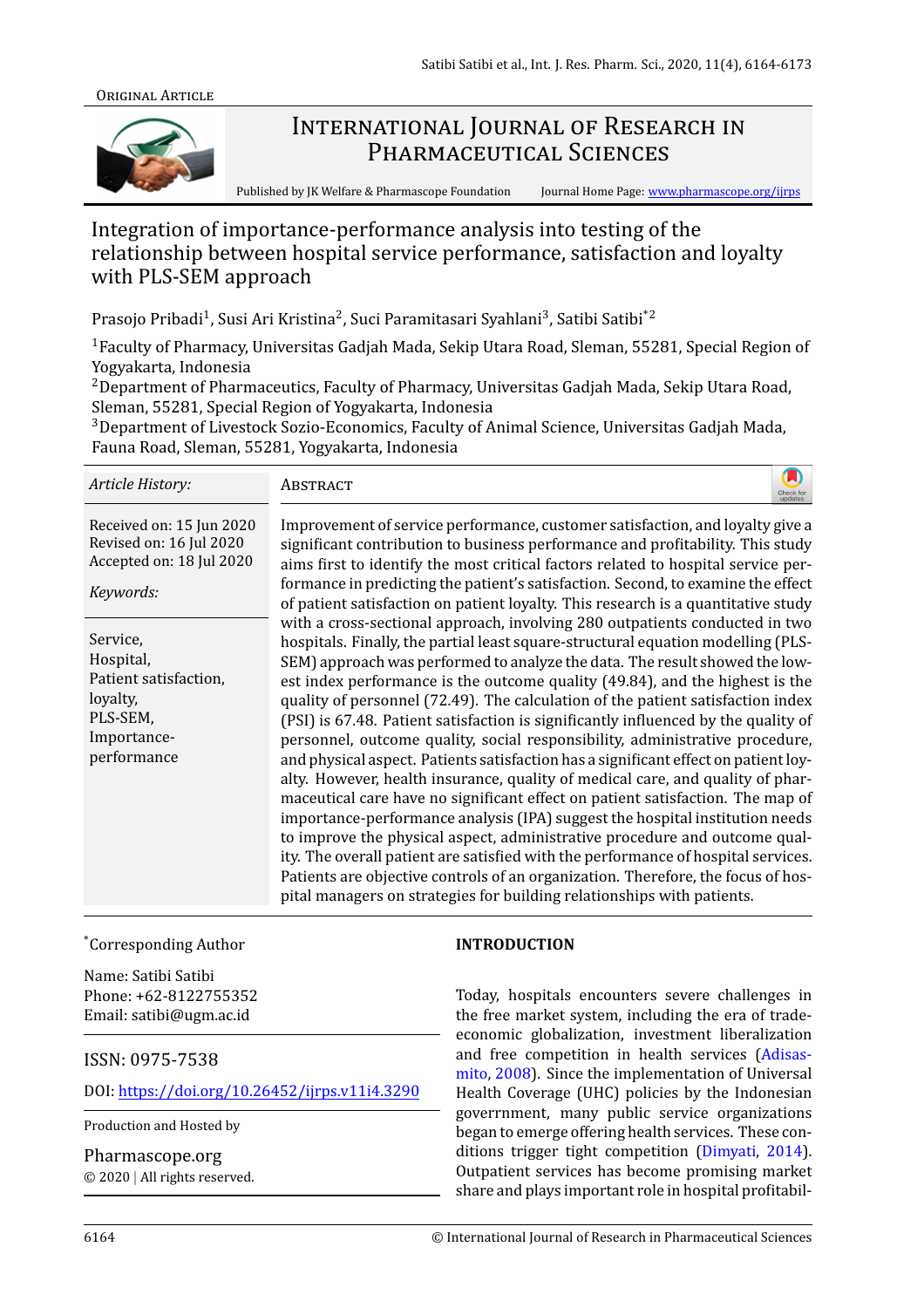ity (Carlucci *et al.*, 2013; Pouragha and Zarei, 2016). Moreover, outpatient department (OPD) in several hospitals are growing faster (Carlucci *et al.*, 2013). Based on BPJS data in 2016, the number of outpati[ent reached 49,283,](#page-8-2)[264 visits or an increase o](#page-8-3)f 23.79%. The average number of outpatient visits in 2016 reached 4,106,939 b[e monthly \(Kesehatan](#page-8-2), 2016). Healthcare consumers are first put customer satisfaction as the main focus in service. In the globalization era, consumers can get information quickly related to health services and compare [with other](#page-8-4) [hospi](#page-8-4)tals (Adisasmito, 2008). The provide highquality services ability will be crucial for the longterm survival of the hospital (Pouragha and Zarei, 2016). Furthermore, healthcare providers must be prioritized [maintenance of cu](#page-8-0)stomer satisfaction to compete and gain market share (Dimyati, 2014).

The customer satisfaction m[easurement provide](#page-8-3) [intere](#page-8-3)sting information for the company such as knowing their customer satisfac[tion and](#page-8-1) t[he im](#page-8-1)portance of the attributes that have an impact on satisfaction. These information can be used to develop and prioritize customer satisfaction programs (Chu, 2002). Patient satisfaction is associated with the ability of hospitals to meet dynamic patient needs and recognize the characteristics of the services they have. Therefore, the marketing activities [must](#page-8-5) [begin](#page-8-5) with efforts to recognize customer needs and satisfaction to create loyalty (Dimyati, 2014). Studies related to the evaluation and development of patient satisfaction questionnaires have been conducted in several developed and developing countries. However, most of the[m measure pati](#page-8-1)ent satisfaction using a specific satisfaction view (Sumaedi *et al.*, 2016). Thus, it is very important to assess not only the dimensions of service but also the extent of their influence on overall patient satisfaction.

Importance-performance analysis (IPA) [approach](#page-9-0) [has been u](#page-9-0)sed as a tool to identify areas that need improvement, evaluate service quality and marketing strategies in the health care system (Miranda, 2010). Several researchers have used IPA to study consumer satisfaction and strategic planning guidance (Wu and Shieh, 2010, 2009). In the previous literature, there are two approachesi[n obtain](#page-8-6)[ing t](#page-8-6)he information of the important attributes namely stated-importance and derived-importance appro[ach \(Sumaedi](#page-9-1) *[et al.](#page-9-1)*, [2016\)](#page-9-2). The prediction power and explanation ability of derivedimportance approach are superior (Chu, 2002). Research conducted by Sumaedi *et al.* (2016) has used deriv[ed-importance approach](#page-9-0) from the result of multiple regression to analyze of IPA. However, the present study attempts to us[e a d](#page-8-5)i[fferen](#page-8-5)t approach by utilizing th[e output of stru](#page-9-0)c[tural e](#page-9-0)quation modelling analysis.

The customer's attitude towards a product depends on the customer's assessment of the product performance. A high level of service performance can improve customer satisfaction (Huang and Liu, 2010). High satisfaction will have an impact on positive consumer behaviour, produce emotional relationships and rational preferences so that the result is high consumer loyalty (Pederse[n and Nysveen,](#page-8-7) [2004\)](#page-8-7). Improvement of service quality, customer satisfaction, and loyalty will be the key to success in a competitive advantage. Moreover, give a significant contribution to bu[siness performance and](#page-8-8) profitability (Sumaedi, 2014). The model that links between developed service quality and satisfaction provides unique research opportunities to enhance managerial understanding (Miranda, 2010). This study aims [to identi](#page-9-3)f[y the](#page-9-3) most critical factors related to hospital service quality in predicting the patient's satisfaction and to examine the effect of patient satisfaction on patie[nt loyalty.](#page-8-6)

## **METHODS**

## **Research design**

This research is a cross-sectional study with a quantitative approach. Sampling uses non-probability sampling with the purposive sampling method. The inclusion criteria are patients adults (>17 years old), patients are willing to be respondent, patients able to communicate, patients registered as UHC participants and already perceived of hospital service experience at least twice. The study was conducted at the outpatient department (OPD) in two hospitals, Bantul Regency, Special Region of Yogyakarta in January-March 2018. The questionnaire was distributed to 300 respondents.

#### **Questionnaire**

The questionnaire consist of 47 items and 10 constructs were obtained and adopted from previous literatures: 6 items quality of personnel, 2 items outcome quality, 3 items social responsibility, 5 items administrative procedure, 9 items physical aspect, 2 items health insurance, 6 items quality of medical care, 8 items quality of pharmaceutical care (Pribadi *et al.*, 2020). Patient satisfaction (3 items) and patient loyalty (3 items) (Sumaedi, 2014). A pretest conducted on 30 patients outside the respondent to ensure that the contents of the question[s, sentences, and ins](#page-8-9)tructions are easy to understand. The pretest feedback was us[ed to cor](#page-9-3)[rect th](#page-9-3)e questionnaire before being used in the final field test. Finally, the measurement scale used is a 4-point Likert scale with the following details: Very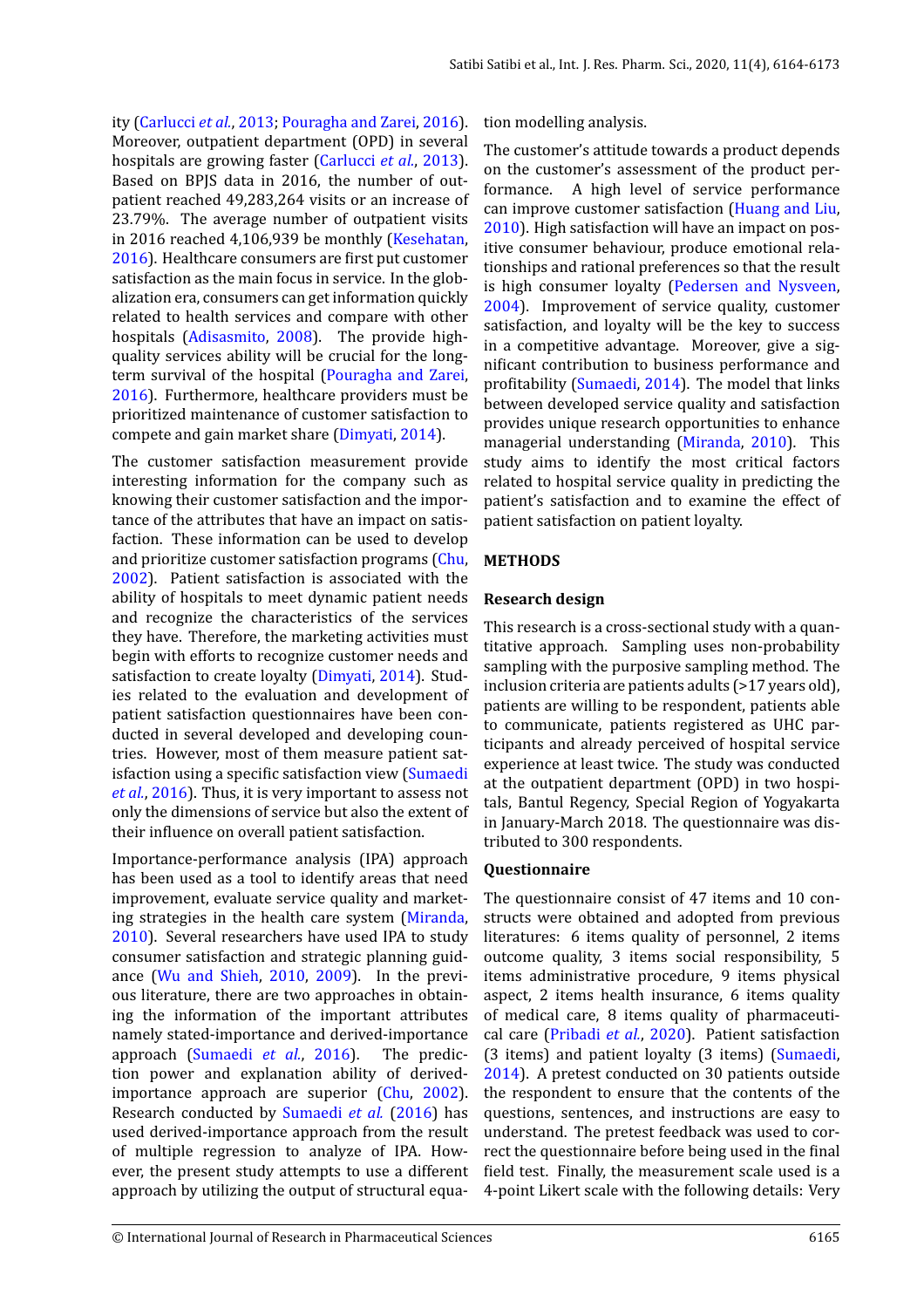Agree (4), Agree (3), Disagree (2), Very Disagree.

#### **Data analysis**

Data analysis were used Smart-PLS 3.0 software. There is several stages in the partial least squarestructural equation modelling (PLS-SEM) analysis: First, testing the outer model (convergent validity, discriminant validity, composite reliability), secondly testing the inner model (R-square, Q-square, Goodness of fit). Meanwhile, the bootstrap function is used to test hypotheses (Ghozali and Latan, 2015). The PLS-SEM analysis also provides importanceperformance map estimates. More precisely, the total effect (original sample) represents the index of importance (i.e. the total [effect of exogenous laten](#page-8-10)t variables in predicting endogenous latent variables) and performance (i.e. average performance scores). The purpose of importance-performanceanalysis **(**IPA) is to identify exogenous latent variables that have relatively low performance but are very important for endogenous latent variables (Farooq, 2018).

#### **RESULTS AND DISCUSSION**

#### **Respondents profile**

See Table 1. A total of 300 questionnaires were distributed among outpatients in the two hospitals in Bantul, Special Region of Yogyakarta. The number of valid questionnaires of 280 was analyzed. The larges[t p](#page-4-0)ercentage in gender group was women (60.7%). The majority of respondents in this study were the productive age group (25-44 years) with a percentage of 50% and the least was the elderly group that was >64 years old with a percentage of 3%. Based on the education level of respondents, it can be seen that the majority of respondents were diploma and bachelor level with a percentage of 58.8%, then followed by senior high school level with a percentage of 7.1%, the lowest percentage are low education levels (elementary and junior high school) of 4.9%. Most of the respondents are the other employee of 53%, then followed by private and government institution employees of 36%.

#### **Measurement model evaluation (outer model)**

Table 2 present the result of convergent validity and reliability. Convergent validity is measured based on the outer loading value of each indicator and average variant extracted (AVE) in each construct. [A](#page-5-0)ll items in each construct have a value of a standardized outer loading greater than 0.6 and the AVE value greater than 0.5. The reliability measurement using composite reliability (CR), results shows that all constructs have CR value greater than 0.7 (Ghozali and Latan, 2015). Thus, convergent validity and reliability are adequate.

Table 3 present the result of discriminant validity. The Fornell-Larcker criterion states that the square root of AVE value for each latent variable must be higher than the correlation value with all other [la](#page-6-0)tent variables, which indicates that there is no discriminant validity problem (Ghozali and Latan, 2015). Therefore, these findings meet the evaluation criteria of convergent validity and reliability. Moreover, it provides satisfying evidence for the discriminant validity of the measure[ment model.](#page-8-10)

#### **[Structural m](#page-8-10)odel evaluation (inner model)**

Table 4 present the results of the inner model analysis. The coefficient of determination ( $\mathsf{R}^2$ ) is 0.422, this value indicates that the administrative procedures, health insurance, quality of medical care, outcome [q](#page-6-1)uality, quality of personnel, quality of pharmaceutical care, physical aspects and social responsibility are able to explain patient satisfaction by 42.2% and the rest is explained by other variables not examined in this study. Meanwhile, loyalty with a coefficient of determination (R $^2)$  of 0.54 indicates that this variable can be explained by the patient satisfaction variable of 54%. The standard path coefficient value should more than 0.30, it indicates PLS model has good predictive power (Chin, 1998). The  $\mathrm{Q}^2$  value of 0.734 (73.4%), the e indicate the model has a very high predictive relevance, while the remaining 26.6% is contributed by other variables not examined in this research [model. Previ](#page-8-11)ous literature divides the GoF value into three levels: small (GoF value 0.1), moderate (GoF value 0.25) and large (GoF value greater than 0.36) (Ghozali and Latan, 2015). Henceforth, the present study has GoF value is 0.567 thus the structural model can be categorized fit model.

#### **[Hypothesis](#page-8-10) testing**

Table 5 present the path coefficient after running the bootstrapping procedure. A total of nine hypotheses are shown based on a predetermined structural model. In studentized t-test were used significant [le](#page-6-2)vel of 95% (t-test=1.96; p-value=0.05). The result of this study establishes statistical evidence that patient satisfaction is significantly influenced by the quality of personnel, outcome quality, social responsibility, administrative procedure, and physical aspect. Patients satisfaction has a significant effect on patient loyalty. However, health insurance, quality of medical care and quality of pharmaceutical care have no significant effect on patient satisfaction. The final model after the bootstrapping procedures is presented in Figure 1.

The study highlights that the quality of medical care, quality of pharmaceutical and health insurance have no significant eff[ec](#page-3-0)t on patient satisfac-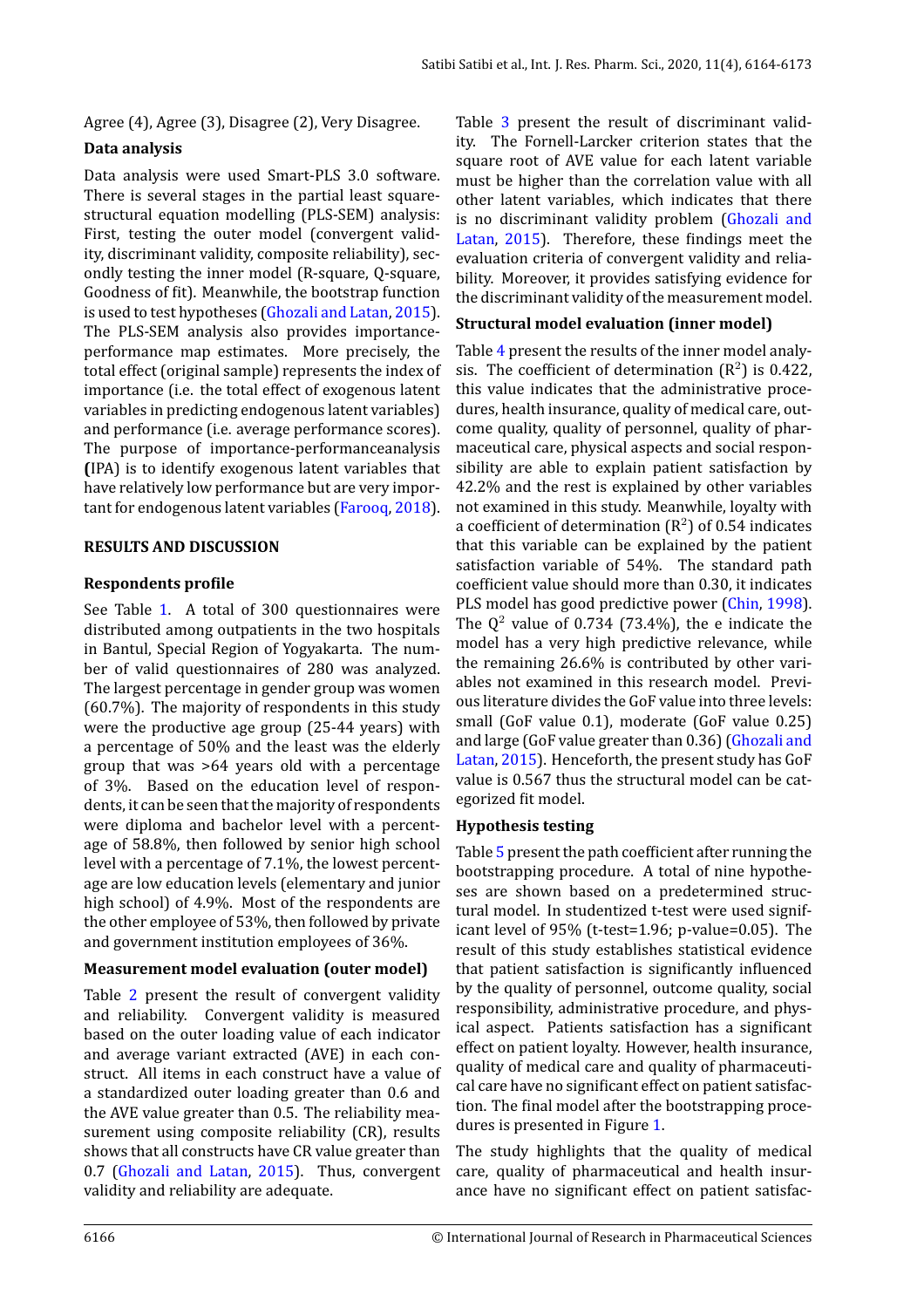<span id="page-3-0"></span>

**Figure 1: Output of the Structural Model**

<span id="page-3-1"></span>

**Figure 2: The Importance-Performance Map Analysis**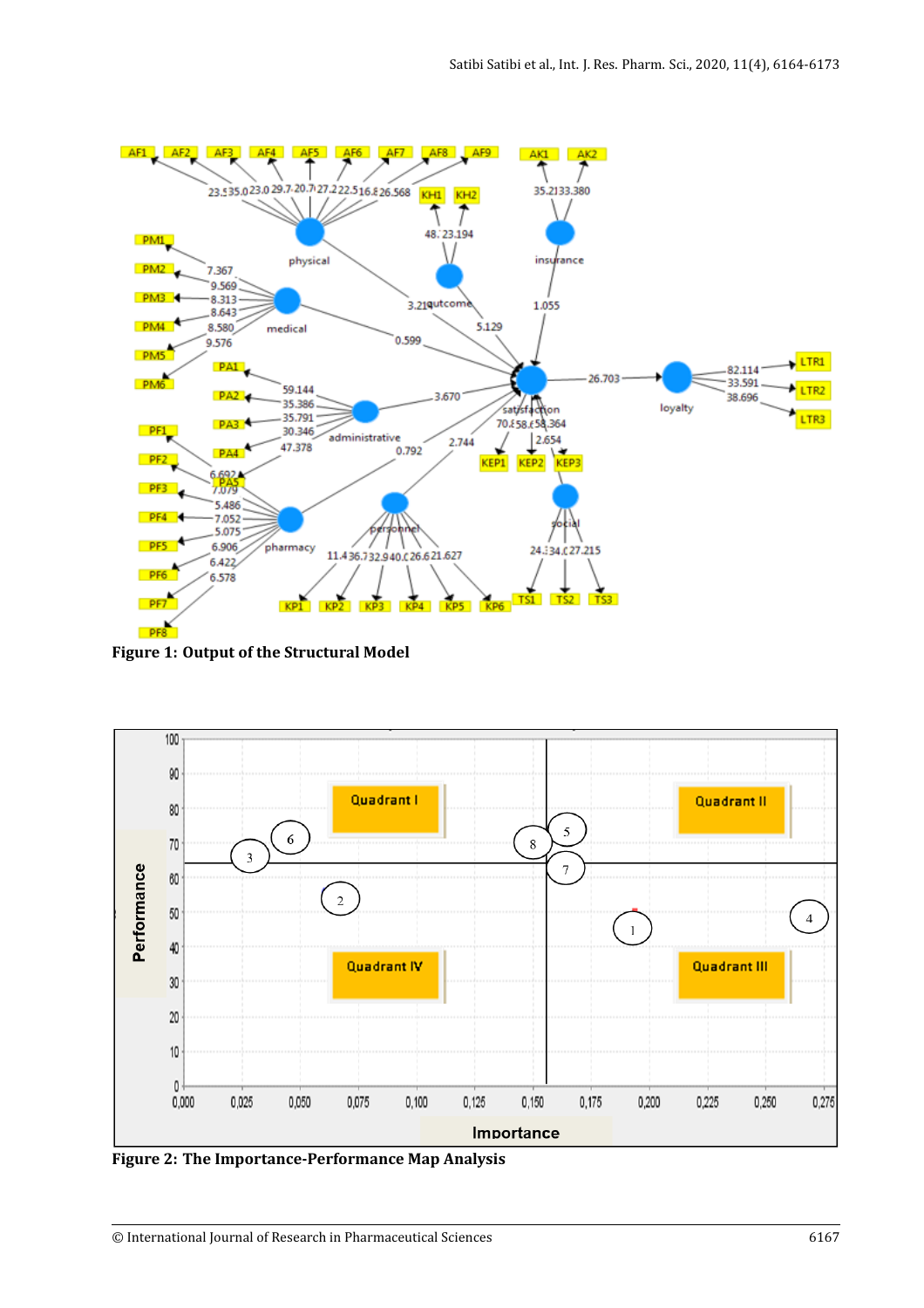<span id="page-4-0"></span>

| Characteristic           | Number       | $\%$ |
|--------------------------|--------------|------|
| Gender                   | 170          | 60.7 |
| Female                   | 110          | 39.3 |
| Male                     |              |      |
|                          |              |      |
| Marital status           | 216          | 77   |
| Married                  | 64           | 23   |
| Single                   |              |      |
| Age group                | 67           | 24   |
| 18-24                    | 139          | 50   |
| 25-44                    | 66           | 23   |
| 45-64                    | $\, 8$       | 3    |
| $>64$                    |              |      |
| Education                | $\mathbf{1}$ | 0.3  |
| <b>Elementary School</b> | 13           | 4.6  |
| Junior High School       | 20           | 7.1  |
| Senior High School       | 139          | 49.6 |
| Diploma                  | 26           | 9.2  |
| Bachelor                 | 72           | 25.7 |
| Master                   | 9            | 3.2  |
| PhD                      |              |      |
| Monthly income (IDR)     | 118          | 42   |
| < 1.500.000              | 90           | 32   |
| 1.500.000-2.500.000      | 34           | 12   |
| 2.500.000-3.500.000      | 38           | 14   |
| >3.500.000               |              |      |
| Occupation               | 23           | 8.2  |
| Students                 | 22           | 7.8  |
| Government employee      | 79           | 28.2 |
| Private employee         | $\, 8$       | 2.8  |
| Entrepreneur             | 148          | 53   |
| Other                    |              |      |

**Table 1: The Respondents' Demographic Profile** 

tion. This surprising result is thought to be due to the many paternalistic relationships found in the Indonesian doctor's practice. This situation will create a gap in communication between doctorspatients which will affect the limited information received by patients regarding the disease. Many patients feel inferior when dealing with doctors, these feelings make patients hesitant and reluctant to ask questions (Handayani, 2015). Pharmaceutical services in Indonesia are still drug oriented. Therefore, the important role of pharmaceutical services has not been felt and needed by the community. According to [Handaya](#page-8-12)ni *[et a](#page-8-12)l.* (2009) drug information and counselling is not yet a reason for consumers to choose pharmacies. The presence of the UHC program can ease medical expenses. However, in its implem[entation there are still s](#page-8-13)everal issues, including the poor rating of the quality of services provided by the hospital, this has an impact on the negative attitude of the community towards

the UHC program (Nadiyah *et al.*, 2017). Moreover, insurance participant's knowledge of health insurance schemes and coverage is an important determinant of perceived health care service and satisfaction (Mzee, 2013).

The quality of personnel, social responsibility, administrative procedures, physical aspects and outc[omes quality](#page-8-14) have a significant effect on patient satisfaction. The previous studies found that the service quality provided by hospital personnel further accelerates their recovery. The competencies not only seen from their expertise and knowledge, but also through their emotional affection (Ratnamiasih *et al.*, 2012). Social responsibility refers to fair aspect of service. These variable helps improve the image of hospital institution and influences the overall of customer perception towards [the qual](#page-8-15)[ity of serv](#page-8-15)i[ces \(P](#page-8-15)adma *et al.*, 2010). Administrative procedures are defined as patient's experience with procedure and the speed of service (admis-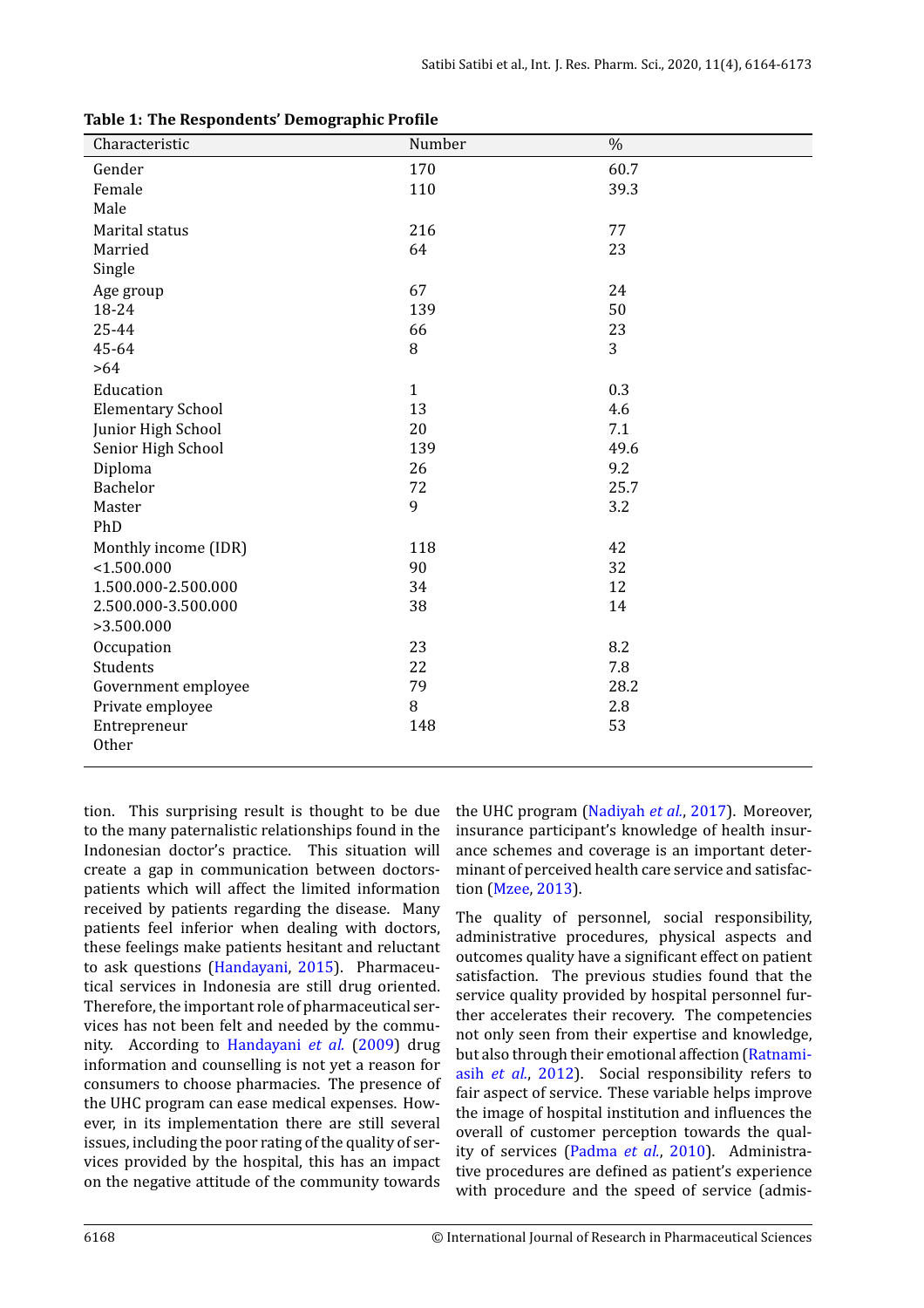| Variable                       | Items Code             | Outer          | Load- | <b>AVE</b> | CR    |
|--------------------------------|------------------------|----------------|-------|------------|-------|
|                                |                        | ing            |       |            |       |
| physical aspect                | AF1                    | 0.753          |       | 0.555      | 0.918 |
|                                | AF <sub>2</sub>        | 0.789          |       |            |       |
|                                | AF3<br>AF4             | 0.703<br>0.798 |       |            |       |
|                                | AF5                    | 0.742          |       |            |       |
|                                | AF <sub>6</sub>        | 0.777          |       |            |       |
|                                | AF7                    | 0.720          |       |            |       |
|                                | AF <sub>8</sub>        | 0.660          |       |            |       |
|                                | AF9                    | 0.750          |       |            |       |
| health insurance               | AK1                    | 0.876          |       | 0.771      | 0.871 |
|                                | AK <sub>2</sub>        | 0.880          |       |            |       |
| patient satisfaction           | KEP1                   | 0.901          |       | 0.788      | 0.918 |
|                                | KEP2                   | 0.886          |       |            |       |
|                                | KEP3                   | 0.875          |       |            |       |
| outcome quality                | KH1                    | 0.918          |       | 0.744      | 0.853 |
|                                | KH <sub>2</sub>        | 0.804          |       |            |       |
| quality of personnel           | KP1                    | 0.619          |       | 0.584      | 0.893 |
|                                | KP <sub>2</sub>        | 0.814          |       |            |       |
|                                | KP3                    | 0.818          |       |            |       |
|                                | KP4                    | 0.828          |       |            |       |
|                                | KP5                    | 0.749          |       |            |       |
|                                | KP <sub>6</sub>        | 0.739          |       |            |       |
| loyalty                        | LTR1                   | 0.890          |       | 0.708      | 0.879 |
|                                | LTR <sub>2</sub>       | 0.814          |       |            |       |
|                                | LTR3                   | 0.817          |       |            |       |
| administrative procedure       | PA1                    | 0.862          |       | 0.677      | 0.913 |
|                                | PA <sub>2</sub>        | 0.807          |       |            |       |
|                                | PA <sub>3</sub>        | 0.825          |       |            |       |
|                                | PA4                    | 0.777          |       |            |       |
|                                | PA5                    | 0.842          |       |            |       |
| quality of pharmaceutical care | PF1                    | 0.776          |       | 0.574      | 0.915 |
|                                | PF <sub>2</sub>        | 0.809          |       |            |       |
|                                | PF3                    | 0.684          |       |            |       |
|                                | PF4                    | 0.758          |       |            |       |
|                                | PF <sub>5</sub>        | 0.670          |       |            |       |
|                                | PF <sub>6</sub>        | 0.789          |       |            |       |
|                                | PF7                    | 0.796          |       |            |       |
|                                | PF8                    | 0.769          |       |            |       |
| quality of medical care        | PM1                    | 0.756          |       | 0.616      | 0.906 |
|                                | PM <sub>2</sub>        | 0.824          |       |            |       |
|                                | PM <sub>3</sub><br>PM4 | 0.735<br>0.795 |       |            |       |
|                                | PM <sub>5</sub>        | 0.847          |       |            |       |
|                                | PM <sub>6</sub>        | 0.747          |       |            |       |
|                                | TS1                    | 0.808          |       | 0.671      | 0.859 |
| social responsibility          | TS <sub>2</sub>        | 0.843          |       |            |       |
|                                | TS3                    | 0.805          |       |            |       |
|                                |                        |                |       |            |       |

<span id="page-5-0"></span>**Table 2: Convergent Validity and Reliability Testing**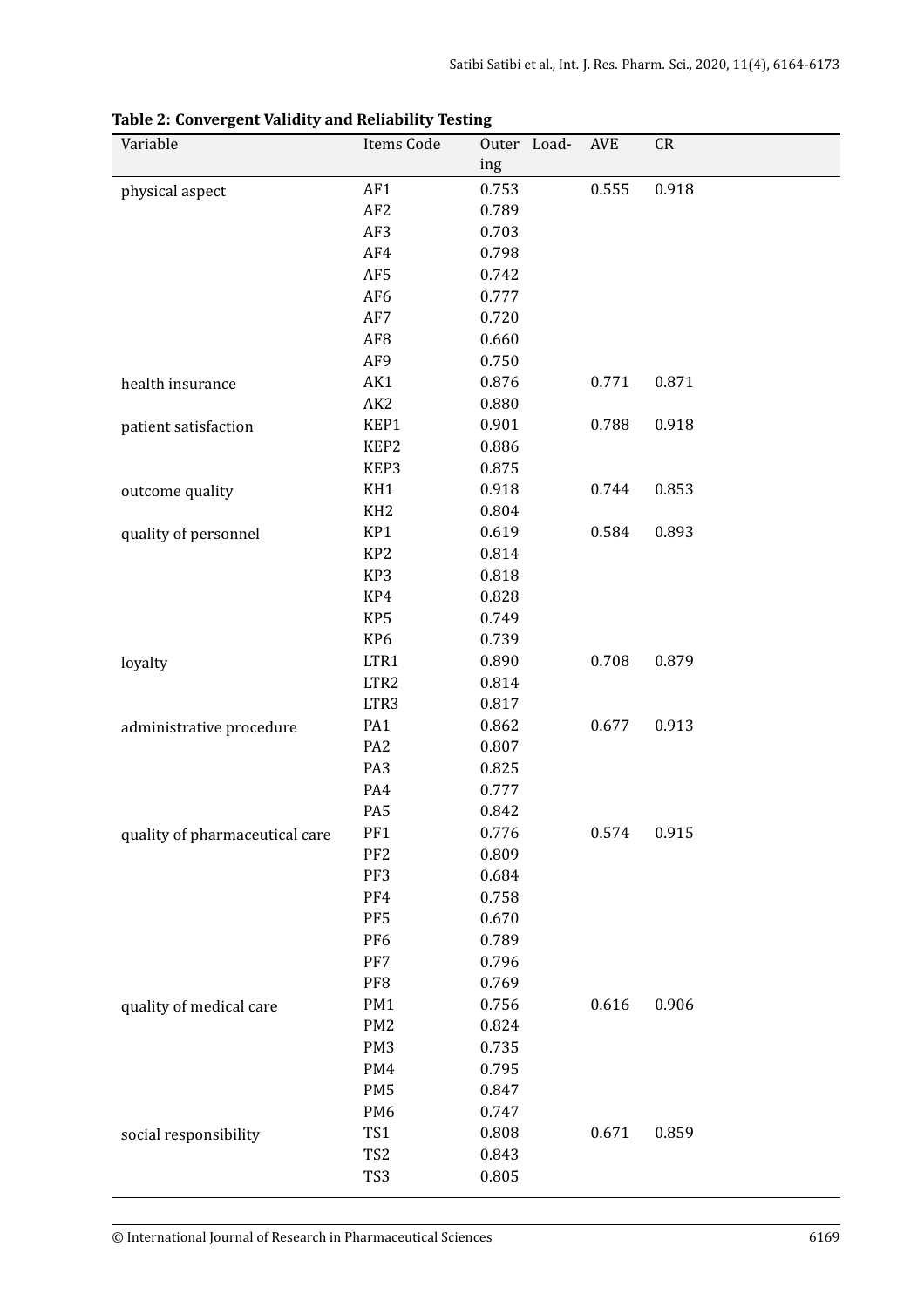#### **Table 3: Discriminant Validity**

<span id="page-6-0"></span>

|                            | 1     | 2                         | 3                 | 4     | 5     | 6     |                     | 8 | 9     | 10    |
|----------------------------|-------|---------------------------|-------------------|-------|-------|-------|---------------------|---|-------|-------|
| 1. Administrative          | 0.823 |                           |                   |       |       |       |                     |   |       |       |
| procedure                  |       |                           |                   |       |       |       |                     |   |       |       |
| 2. Health insurance        |       | 0.395 0.878               |                   |       |       |       |                     |   |       |       |
| 3. Loyalty                 |       | 0.389 0.377 0.841         |                   |       |       |       |                     |   |       |       |
| 4. Quality of medical care |       | 0.138 0.172 0.088 0.785   |                   |       |       |       |                     |   |       |       |
| 5. Outcome quality         |       | 0.400 0.427 0.483 0.123   |                   |       | 0.863 |       |                     |   |       |       |
| 6. Quality of personnel    |       | $0.239$ $0.287$ $0.329$ - |                   |       | 0.090 | 0.764 |                     |   |       |       |
|                            |       |                           |                   | 0.004 |       |       |                     |   |       |       |
| 7. Quality of              | 0.087 |                           | 0.057 0.098 0.047 |       |       |       | 0.274 0.758         |   |       |       |
| pharmaceutical care        |       |                           |                   |       | 0.004 |       |                     |   |       |       |
| 8. Physical aspect         | 0.318 |                           | 0.226 0.261 0.344 |       | 0.240 |       | 0.144 0.043 0.745   |   |       |       |
| 9. Patient satisfaction    |       | 0.453 0.393 0.735 0.153   |                   |       | 0.454 |       | 0.360 0.151 0.367   |   | 0.888 |       |
| 10. Social responsibility  |       | 0.192 0.321 0.397         |                   |       | 0.172 | 0.457 | $0.220 \quad 0.201$ |   | 0.377 | 0.819 |
|                            |       |                           |                   | 0.018 |       |       |                     |   |       |       |
|                            |       |                           |                   |       |       |       |                     |   |       |       |

|  |  |  |  | Table 4: Inner Model Evaluation |
|--|--|--|--|---------------------------------|
|--|--|--|--|---------------------------------|

<span id="page-6-1"></span>

| Endogen Variable     | $R^2$ | O <sup>2</sup>                                            | GoF                                |
|----------------------|-------|-----------------------------------------------------------|------------------------------------|
| Patient satisfaction | 0.422 | $Q^2 = 1 - \{(1 - R1^2)x(1 - R2^2)\}\$                    | GoF= $\sqrt{AVE}$ x R <sup>2</sup> |
| Loyalty              | 0.540 | $Q^2$ = 1-{(1-0.422)x(1- GoF= $\sqrt{0.670 \times 0.481}$ |                                    |
|                      |       | $0.540$ }                                                 |                                    |
|                      |       | $Q^2 = 0.734$                                             | $GoF = 0.567$                      |

#### **Table 5: Hypothesis Testing**

<span id="page-6-2"></span>

|                                             | Relationship  |                      | t-value | p-value  | Conclusion |
|---------------------------------------------|---------------|----------------------|---------|----------|------------|
| Physical aspects                            | $\rightarrow$ | Patient satisfaction | 3,214   | $0.001*$ | Supported  |
| Quality<br>medical<br><sub>of</sub><br>care | $\rightarrow$ | Patient satisfaction | 0,599   | 0,549    | Rejected   |
| Quality of pharmaceu-<br>tical care         | $\rightarrow$ | Patient satisfaction | 0,792   | 0.429    | Rejected   |
| Administrative proce-<br>dure               | $\rightarrow$ | Patient satisfaction | 3,670   | $0,000*$ | Supported  |
| Quality of personnel                        | $\rightarrow$ | Patient satisfaction | 2,744   | $0,006*$ | Supported  |
| Social responsibility                       | $\rightarrow$ | Patient satisfaction | 2,654   | $0.008*$ | Supported  |
| Health insurance                            | $\rightarrow$ | Patient satisfaction | 1,055   | 0,292    | Rejected   |
| Outcome quality                             | $\rightarrow$ | Patient satisfaction | 5,129   | $0,000*$ | Supported  |
| Patient satisfaction                        | $\rightarrow$ | Patient loyalty      | 26,703  | $0,000*$ | Supported  |

sion, clinic, and pharmacy) in the hospital. However, the processes and procedures of hospital service in UHC era are still long, convoluted, and delayed from the service schedule. Thus, hospitals must be able to provide fast services to attract more patients to reuse services in the same hospital (Handayani, 2015). Most of patients first assess service quality based on physical aspects (Padma *et al.*, 2010). Therefore, the hospital needs to evaluate to what [exten](#page-8-12)t the physical aspect serve cons[umers, how](#page-8-12)

patients interact with the physical environment and know which servicescape attributes have an impact on customer satisfaction (Lee, 2011). The outcome quality of this study reflects patients perceptions of their improving health conditions after receiving health services. Patients with good healing experience will not pay atte[ntion to th](#page-8-17)e environment and services provided, especially in the lower middle socioeconomic group. These study suggests that the outcome quality must be considered an essen-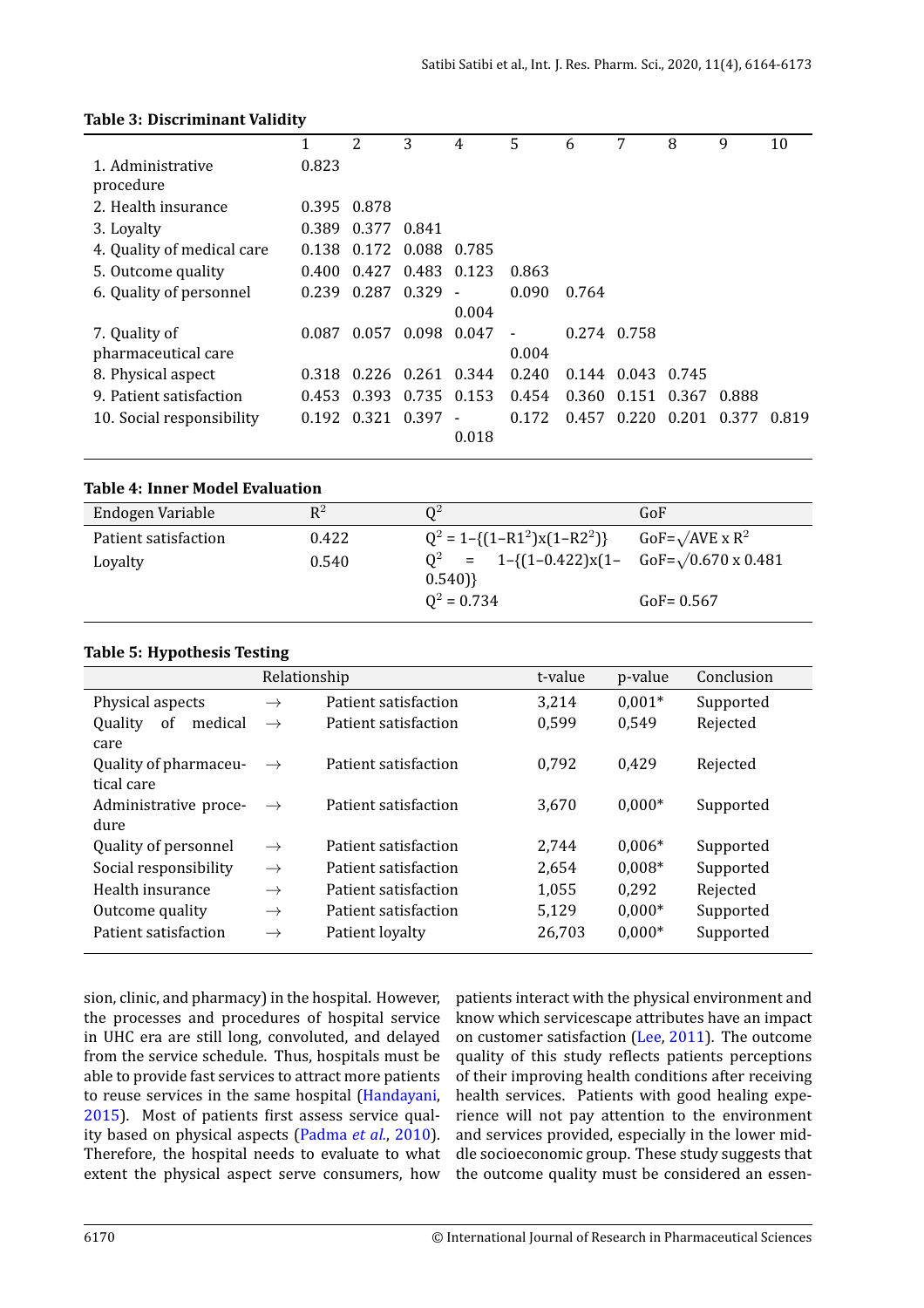<span id="page-7-0"></span>

| Variable                       | Importance | <b>Performance Index</b> |
|--------------------------------|------------|--------------------------|
| Physical aspects               | 0.160      | 66.33                    |
| Quality of medical care        | 0.029      | 68.88                    |
| Quality of pharmaceutical care | 0.044      | 71.82                    |
| Administrative procedure       | 0.194      | 49.84                    |
| Quality of personnel           | 0.165      | 72.49                    |
| Social responsibility          | 0.158      | 71.25                    |
| Health insurance               | 0.060      | 55.58                    |
| Outcome quality                | 0.267      | 50.20                    |
| Patient satisfaction           |            | 67.48                    |

**Table 6: The Importance and Performance Index**

tial element in creating patient satisfaction. Patient satisfaction has a significant effect on patient loyalty. Hospitals that are concerned with customer needs will have a high impact on patient satisfaction, therefore they can improve their position in the community, ensuring survival and future success (Mortazavi, 2009).

#### **Patient satisfaction index and IPA**

The total effect value (original sample) has a range of 0t[o 1, where the va](#page-8-18)lue close to one indicates the importance of a variable. In Table 6, shows that the eight service performance variables have an index ranging from 49.84 to 72.49, with the lowest index is the administrative procedure (49.84), and the highest index is quality of personnel ([72](#page-7-0).49).

Meanwhile, the calculation of the patient satisfaction index (PSI) is 67.48. Thus overall patient are satisfied with the performance of the services provided by the hospital.

Figure 2 shows the IPA map which the quality of medical care (3), quality of pharmaceutical care (6) and social responsibility (8) are in quadrant I (low importance – high performance). The quality of personnel [\(5](#page-3-1)) in quadrant II (high importance – high performance). The physical aspect (7), administrative procedure (1) and outcome quality (4) are in quadrant III (high importance – low performance). The health insurance (2) in quadrant IV (low importance – low performance) of the map. Therefore, the hospital institution needs to improve the performance of physical aspect, administrative procedure and outcome quality.

Ideal pharmaceutical care is services that have met the standards (providing drug information by pharmacists, counselling services, monitoring drug use, and evaluating medication, health promotion, and education for patients). The surprising finding that pharmaceutical care is included in quadrant I, this is due to the pharmacists who are responsible for pharmaceutical care activities not using a personal approach in providing services to patients. Moreover, pharmaceutical care has not been fully implemented following the service standards and competencies set by the government. Pharmaceutical service standards with a personal approach need to be socialized and implemented to patients (Handayani *et al.*, 2009). Future pharmaceutical care needs to use a different approach to patients. One approach that can be used is patient-centred care. This approach emphasizes the active involve[ment](#page-8-13) [of the pharmacist a](#page-8-13)nd patient, interpersonal communication, creating a pharmacist-patient relationship (Pribadi, 2019). In addition, the provision of drug information needs to be combined with psychosocial conversations.

The present study comes up with several limitations inclu[de the number](#page-8-19) of samples that are less representative and only involve two hospitals in Bantul, Special Region of Yogyakarta. Thus, this study cannot be generalized to a different region. Therefore, it is very important to use a larger sample and involve more hospital institutions in various cities in Indonesia. Furthermore, it is necessary to consider the type of service payment method or use insurance because this seems to affect respondents' satisfaction and can provide significant points.

#### **CONCLUSION**

The present study establishes statistical evidence that patient satisfaction is significantly influenced by the quality of personnel, outcome quality, social responsibility, administrative procedure, and physical aspect. Patients satisfaction has a significant effect on patient loyalty. However, health insurance, quality of medical care, and quality of pharmaceutical care have no significant effect on patient satisfaction. The map of the importance-performance analysis found the hospital institution needs to improve the physical aspect, administrative procedure and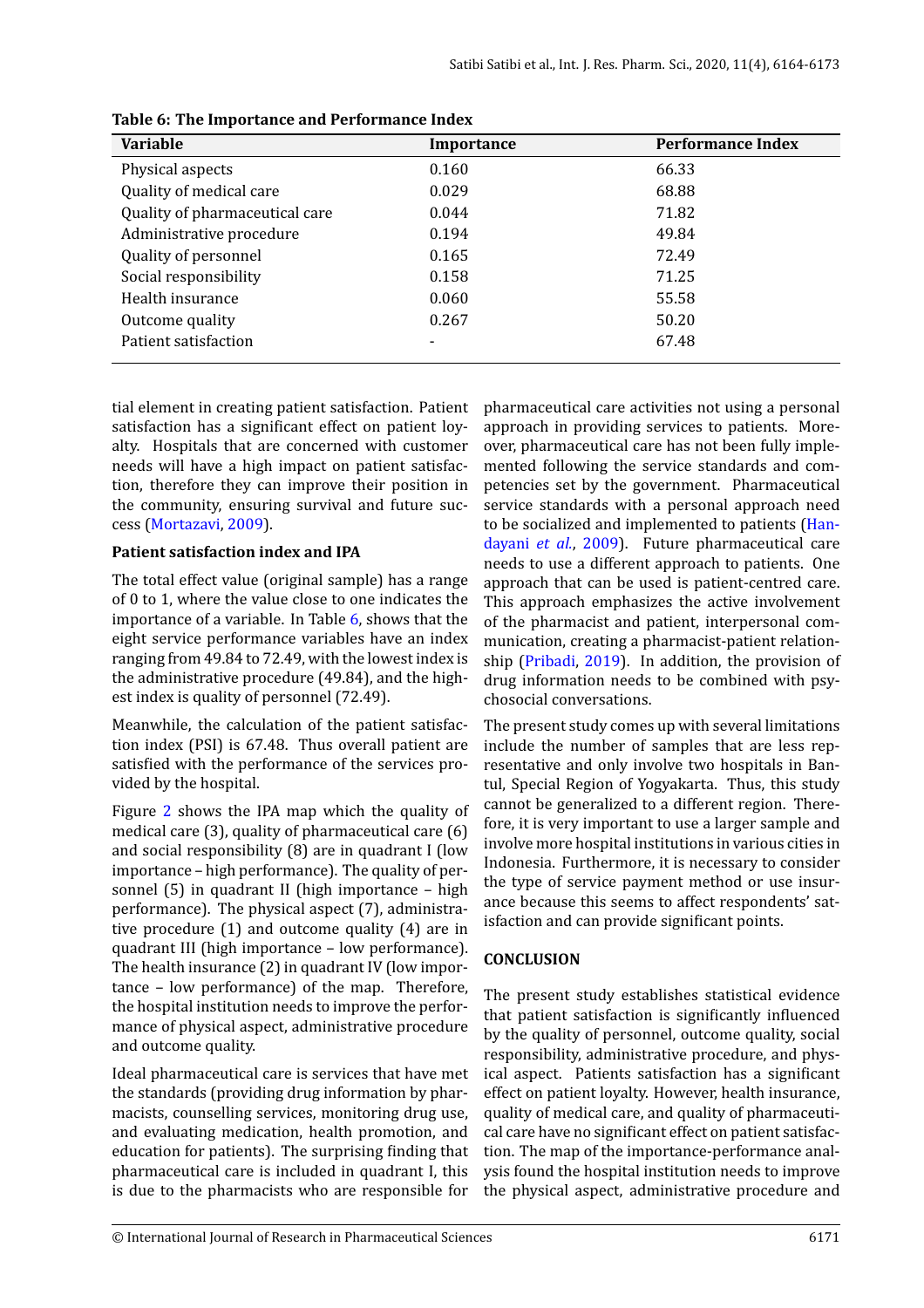outcome quality. The overall patient are satisfied with the performance of hospital services. Patients are objective controls of an organization to give an image of service quality, satisfaction, and loyalty. The study suggests that hospitals must be concerned with the patient's needs—furthermore, the focus of hospital managers on strategies for building relationships with patients.

## **ACKNOWLEDGEMENT**

This article would not have been possible without the support of the Universitas Gadjah Mada and Department of Pharmacy, Faculty of Health Science, Universitas MuhammadiyahMagelang.

## **Funding Support**

This study was a part of a PhD thesis financially supported by RTA program of Universitas Gadjah Mada 2020.

## **Conৎlict of Interest**

The authors declare there is no conflict of interest in the subject matter or materials discussed in this article.

## **REFERENCES**

- <span id="page-8-0"></span>Adisasmito, W. 2008. Kesiapan Rumah Sakit Dalam Menghadapi Globalisasi. Jakarta. Jakarta.
- <span id="page-8-2"></span>Carlucci, D., Renna, P., Schiuma, G. 2013. Evaluating service quality dimensions as antecedents to outpatient satisfaction using back propagation neural network.
- <span id="page-8-11"></span>Chin, W. W. 1998. Issues and Opinion on Structural Equation Modeling. *Management Information Systems Quarterly*, 22(1):1–15.
- <span id="page-8-5"></span>Chu, R. 2002. Stated-importance versus derivedimportance customer satisfaction measurement. *Journal of Services Marketing*, 16(4):285–301.
- <span id="page-8-1"></span>Dimyati, M. 2014. Peranan experiential marketing dan kepuasan pasien dalam menciptakan loyalitas pasien rumah sakit fatimah Banyuwangi. *JEAM*, 8:14–31.
- Farooq, M. S. 2018. Impact of service quality on customer satisfaction in Malaysia airlines: A PLS-SEM approach. *Journal of Air Transport Management*, 67:169–180.
- <span id="page-8-10"></span>Ghozali, I., Latan, H. 2015. Partial Least Squares: Konsep, Teknik dan Aplikasi. Semarang: Badan Penerbit UNDIP.
- <span id="page-8-12"></span>Handayani, P. 2015. Strategic hospital services quality analysis in Indonesia. *Expert Systems with Applications*, 42(6):3067–3078.
- <span id="page-8-13"></span>Handayani, R. S., Raharni, Gitawati, R. 2009. Persepsi Konsumen Apotek Terhadap Pelayanan Apotek Di Tiga Kota Di Indonesia. *Makara Kesehatan*, 13(1):22–26.
- <span id="page-8-7"></span>Huang, E., Liu, C. C. 2010. A Study on Trust Building and Its Derived Value in C2C E-Commerce. *Journal of Global Business Management*, 6(1):186–195.
- <span id="page-8-4"></span>Kesehatan, B. 2016. Ringkasan Eksekutif: Laporan pengelolaan Program dan Laporan Keuangan Jaminan Sosial kesehatan. Jakarta. Jakarta.
- <span id="page-8-17"></span>Lee, S. 2011. Evaluating Serviceability of Healthcare Servicescapes: Service Design Perspective. *Available at: www.ijdesign.org*, 5:61–71.
- <span id="page-8-6"></span>Miranda, F. J. 2010. An Importance-Performance Analysis of Primary Health Care Services : Managers vs Patients Perceptions. *Journal Service Science & Management*, 3:227–234.
- <span id="page-8-18"></span>Mortazavi, S. 2009. The Relationships between Patient Satisfaction and Loyalty in The Private Hospital Industry. *Iranian J Publ Health*, 38(3):60– 69.
- <span id="page-8-14"></span>Mzee, A. 2013. Assessment of the Impact of Social Health Insurance Benefit on Customer Satisfaction: The Case of National Social Security Fund. Mzumbe University.
- Nadiyah, H., Subirman, S., Lusiana, S., D 2017. Faktor-Faktor yang Berhubungan dengan Kepesertaan Program JKN di Wilayah Kerja Puskesmas Remaja Kota Samarinda. *Jurnal Kebijakan Kesehatan Indonesia*, 6(2):66–72.
- <span id="page-8-16"></span>Padma, P., Rajendran, C., Lokachari, P. S. 2010. Service quality and its impact on customer satisfaction in Indian hospitals. *Benchmarking: An International Journal*, 17(6):807–841.
- <span id="page-8-8"></span>Pedersen, P., Nysveen, H. 2004. Shopbot banking : An experimental study of customer satisfaction and loyalty.
- <span id="page-8-3"></span>Pouragha, B., Zarei, E. 2016. The Effect of Outpatient Service Quality on Patient Satisfaction in Teaching Hospitals in Iran. *Materia Socio Medica*, 28(1):21– 21.
- <span id="page-8-19"></span>Pribadi, P. 2019. The empirical test of pharmacistpatient relationship model in hospital pharmacy practice: Indonesia context. *Research Journal of Pharmacy and Technology*, 12(10):4623–4627.
- <span id="page-8-9"></span>Pribadi, P., Kristina, S. A., Syahlani, S. P. 2020. Development and Validation of Indonesia Hospital Service Performance Measurement Questionnaire ( IHSPMQ ): A Pilot Study in Yogyakarta. *International Medical Journal*, 25(04):2121–2128.
- <span id="page-8-15"></span>Ratnamiasih, I., Govindaraju, R., Prihartono, B. 2012. Kompetensi SDM dan Kualitas Pelayanan Rumah